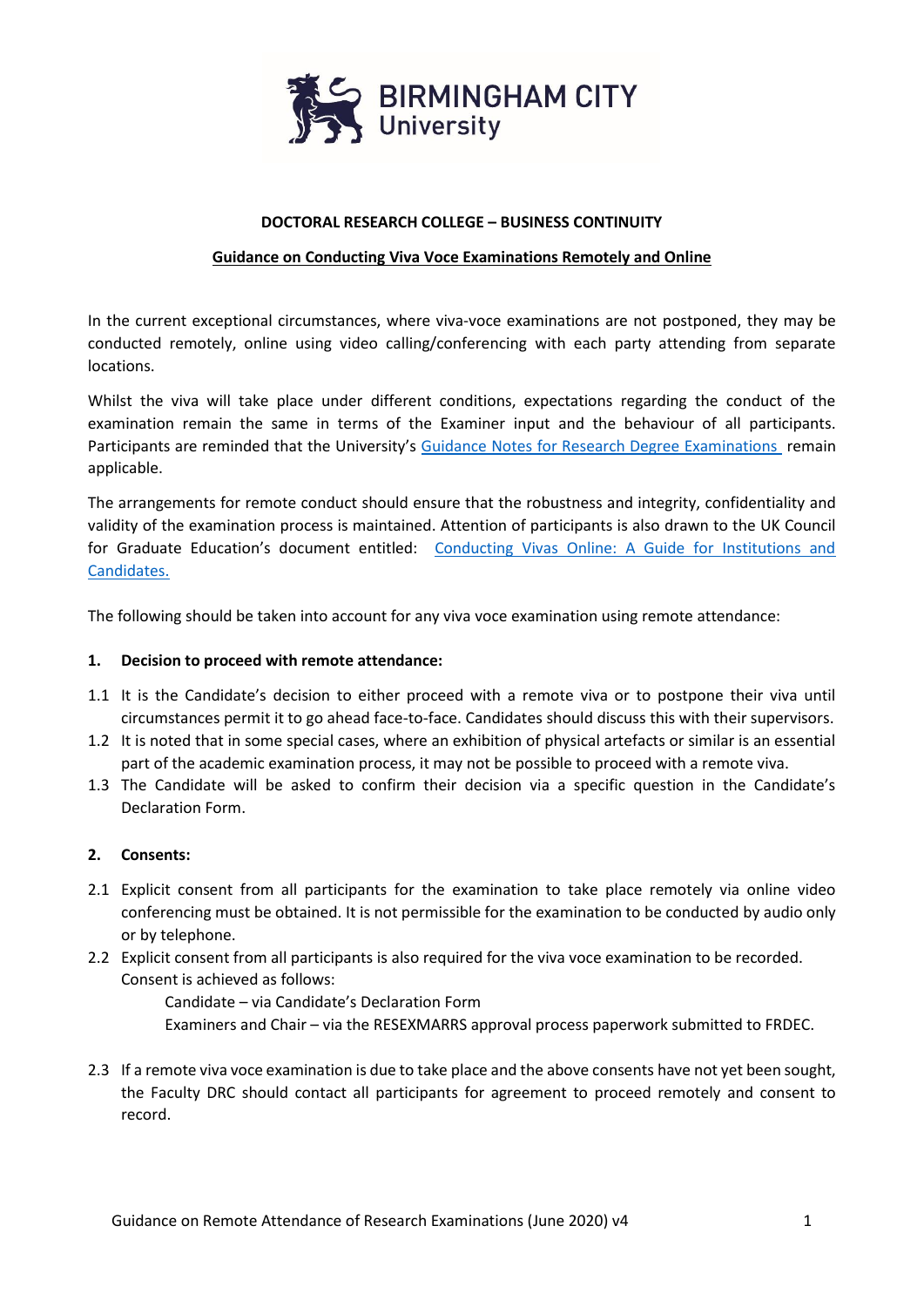## **3. Default Platform and Recording of the viva voce examination**

- 3.1 The default platform for use in any remote attendance of a viva voce examination is MS Teams. This allows the University to ensure that GDPR guidelines are being followed. If there are any potential problems with the use of this platform, then the DRC should be alerted immediately.
- 3.2 It is expected that, where a viva voce examination is to take place using remote attendance as described in this document, it will be recorded.
- 3.3 It should be made clear to the Candidate and the Examiners by the Chair that the purpose of the recording is for no other reason than to evidence that the quality of technical connection was sufficient to not significantly impact on the proceedings. Following the viva, the recording will be stored securely for a maximum of three months following the confirmation of the outcome of the examination, or until the date of the award (whichever is the sooner) after which time it will be deleted.

## **4. Appeals and remote attendance:**

- 4.1 The Candidate should be aware that if they agree to proceed with the viva being conducted remotely using video conferencing, the method/format cannot be used as grounds for a later appeal. This will be clarified in the Candidate's Declaration Form.
- 4.2 Should the Candidate feel that the quality of the technical connection was so impaired that it had a significant impact on proceedings, then this should be logged with the Doctoral Research College within 10 working days of the viva voce examination.

#### **5. Wider context of participants:**

5.1 The Independent Chair must ensure that they are fully aware of any contextual / particular / individual Candidate circumstances in the operation of the viva voce examination (for example: caring responsibilities / family members with special needs / requirement for regular breaks) and that they are supportive of this for all participants.

## **6. Before the day of the examination:**

- 6.1 Examiners should have submitted their preliminary reports electronically and the central DRC team will send all examination paperwork to the Chair as normal.
- 6.2 All participants must provide a contact telephone number to the DRC.
- 6.3 All participants must be responsible for the appropriateness, security and integrity of their environment in order to avoid unnecessary interruptions and distractions.
- 6.4 The Faculty DRC should confirm with the Candidate's supervisor (usually the Director of Studies) who will be available on the day of the examination to verify the identity of the Candidate at the start of the viva and to join remotely at the end of the viva when the result is delivered.
- 6.5 Test/rehearsal call to all participants to be arranged by the Chair, minimum of 48hrs before examination to check technology works, quality of sound and vision and that each location is suitable.
- 6.6 Chair to place MS Teams (or agreed equivalent) meeting in the calendar of all participants for the Examiners' Preliminary meeting and, separately, the Viva Voce examination itself. This to ensure that:
	- a) Each of the two meetings is attended only by the specified delegates, and no overlap is possible.
	- b) There is sufficient time built into the schedule for the Examiners and Chair to have a break between the Examiners' Preliminary Meeting and the Viva Voce examination.
- 6.7 Faculty DRC to arrange separate video call with the External Examiner/sto perform UKVI check (External Examiner should provide soft copies of documents and during the call, hold up original documents to the camera for verification).
- 6.8 All participants must confirm access to the following:

Guidance on Remote Attendance of Research Examinations (June 2020) v4 2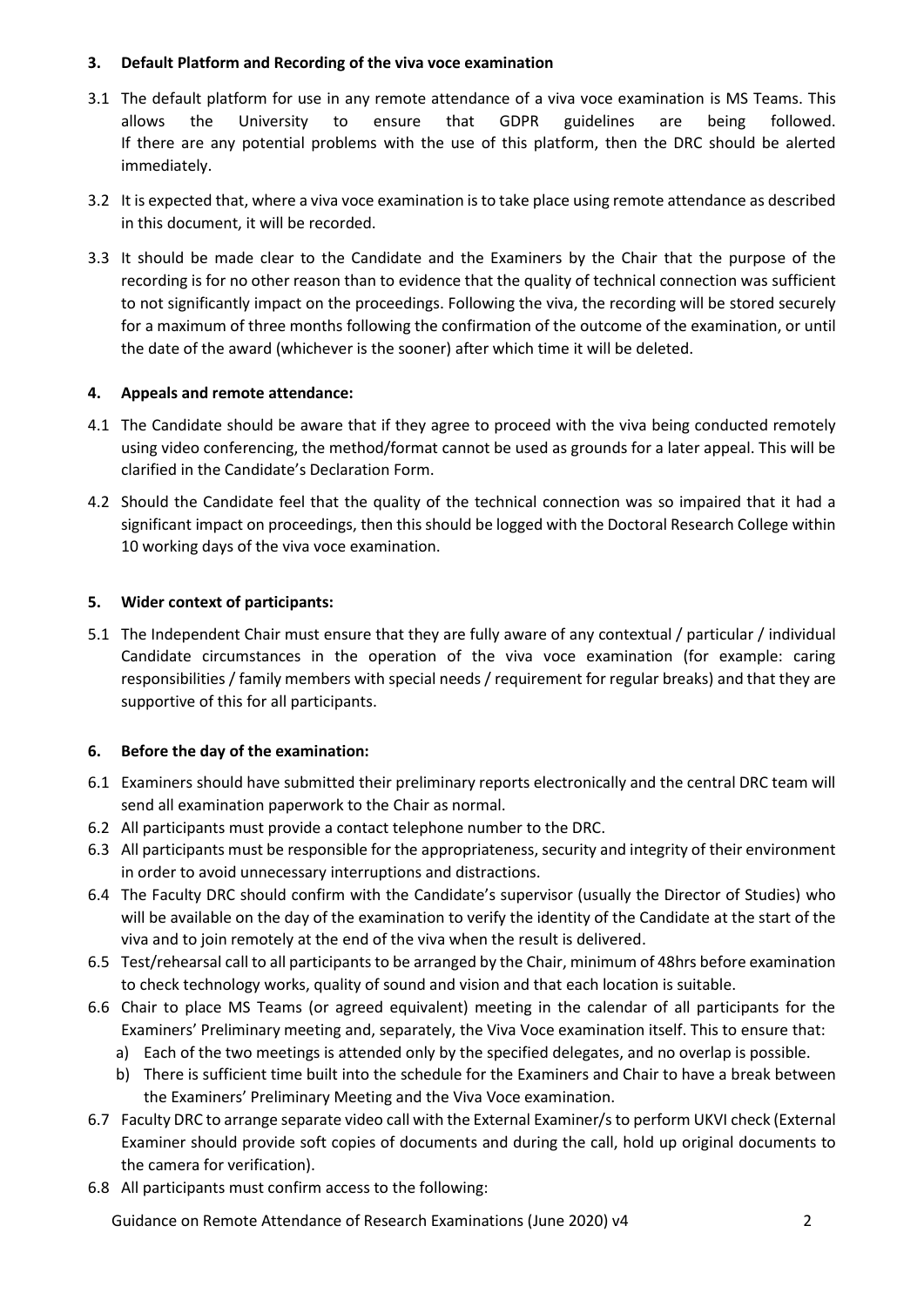- a) Reliable internet connection with sufficient speed to facilitate video calling from multiple locations.
- b) Reliable and suitable hardware (web-cam, PC/laptop, headphones or headset if possible).
- c) Appropriate software (MS Teams should be used as the default platform for video conferencing for viva voce examinations
- d) A private, quiet space where they will not be interrupted for the duration of the examination.

# **7. On the day of the examination:**

- 7.1 The examination will follow the normal format for a viva-voce examination. All participants should be aware of the following additions for remote/electronic attendance:
	- a) A member of the Candidate's supervisory team will be called in to verify the Candidate's identity before the viva commences. If a supervisor cannot be present, the DRC will join the meeting temporarily to confirm the Candidate's identity.
	- b) The Candidate will also be asked at the outset to confirm any materials present such as a hard copy of their thesis and any materials declared should remain visible where possible.
	- c) If the supervisor is approved to be in attendance as a silent observer of the examination (in line with standard University Guidance), then they should attend remotely but with their video and microphone muted.
	- d) The Chair should ensure that all parties introduce themselves and their role.
	- e) All parties should remain visible throughout.
		- All parties should consider blurring their background via the video link, where possible, to enhance privacy.
	- f) The examination will be recorded via the Chair (there is the option in MS Team to start recording and this should be actioned once contact is made with the Examiners and should continue until the end of the examination, including the delivery of the result and feedback to the Candidate).
		- Please note that the recording should be made of the viva voce examination **only**. The preliminary discussion meeting, the examiners deliberations and the feedback to the candidate should **not** be recorded.
	- g) The Chair must remain mindful of data security and should NOT share any documents and files (including any reports or the file of the video recording) using the MS Teams files/chat functions, but should, instead, use dedicated OneDrive for Business folder.
	- h) At the end of the examination and before the Candidate is dismissed, the Chair should ask all participants to confirm that the remote viva using video conferencing / remote attendance has had no detrimental effect on the examination process.
	- i) Once the examination process has been completed, the video recording should be downloaded from MS Stream by the Chair and then be sent to the DRC via a **OneDrive link.**
		- It is important that the video is downloaded from Stream *immediately after the viva* and, once download is assured, the video should be deleted.
		- The video recording may not be deleted direct from the Chat area of MS Teams. The video recording must be deleted from MS Stream, which removes the recording from all areas of MS Teams (NB: ensure that the recording is safely downloaded first).
		- If not deleted, any attendees of the meeting will be able to access the video afterwards.
		- Further guidance is available online [here.](https://support.office.com/en-us/article/Play-and-share-a-meeting-recording-in-Teams-7d7e5dc5-9ae4-4b94-8589-27496037e8fa)

This will allow the central DRC team to extract the file safely for storage.

# **8. Technical failure:**

- 8.1 If the connection drops for one or all of the participants then reasonable attempts should be made to re-establish the connection.
- 8.2 If connection is not re-established after a reasonable number of attempts and time then the examination may need to be abandoned. If sufficient discussion has taken place, it may be possible for the Examiners to recommend an outcome.

Guidance on Remote Attendance of Research Examinations (June 2020) v4 3